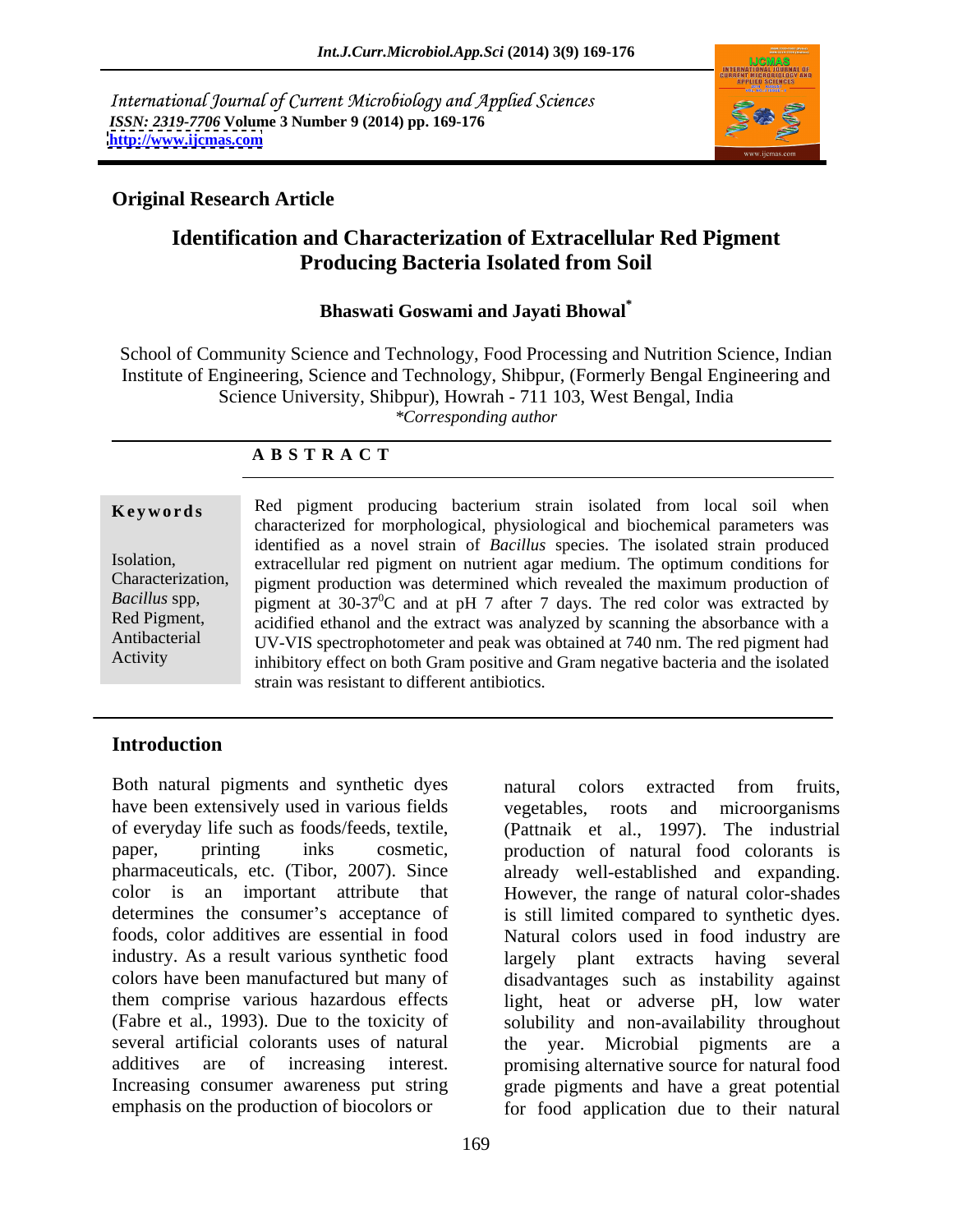color and safety to use, medicinal properties, Gram staining kit and reagents required for nutrient like vitamins, production being biochemical tests were obtained from E. independent of season and graphical Merck, India. Bacteriological media were conditions with controllable and predictable yield (Francis et al., 2000; Johnson and Schroeder, 1996). Screening of pigment producing

Production of microbial food grade pigments are likely to cut down the high Soil sample was collected from the local production cost of natural colors, thus area of Kolkata using sterile spatula and leading to a cheaper source of natural food aseptically transferred into sterile polythene colorants among the modern consumers. bag and stored under refrigeration until the Hence, microbial pigment production is now one of the emerging fields of research and in nature a wide range color rich and pigment The soil sample was serially diluted and producing microorganisms (bacteria, fungi, plated on Nutrient Agar (NA) plates and yeast, protozoa) (Duffose, 2009) offer incubated at  $30^{\circ}$ C for  $72$  hrs. Of the different considerable scope for commercial pigmented colonies, single colony exhibited production of biopigments like carotenoids, red coloration was subcultured only in anthraquinone, chlorophyll, melanin, nutrient agar slants and incubated at 30°C flavins, quinones, prodigiosins, monascins, for 7 days. The slants were stored at  $4^{\circ}C$  for violacein etc. (Keneni and Gupta, 2011; further analysis. The purity of the strains Sasidharan et al., 2013; Tarangini and was verified by microscopic examination. Mishra, 2013; Moss, 2002). solonizating the sympathics of the properties. The material properties of the sympathic of the sympathic of the sympathic control and reduction the sympathic method is the sympathic of the sympathic method is the sympathi

Of the various microbial pigments **producing microorganism** carotenoids, prodigiosin, astaxanthin and violacein have found application in medical Red pigment producing bacterium isolate areas due to their activities as was plated on Nutrient Agar and allowed to immunosuppressive, anticancer, anti-aging erow for 7 days and studied for and antioxidative agents (Williamson et al., morphological, physiological and 2007; Guerin et al., 2003; Raj et al., 2009). biochemical characteristics as per Bergey s Red biopigments produced as a typical Manual of Determinative Bacteriology (Holt secondary metabolite by some *Serratia* species (*Serratia marcescens*), for different cell morphological parameters actinomycetes and fungus *Monascus* sp show antimicrobial activity (Mekhael and configuration, colony margin, colony Yousif, 2009) and have a strong potential to surface, colony texture, colony opacity and develop antitumor drugs (Perez-Thomas et al., 2003).

## **Chemicals**

Analytical grade chemicals and solvents isolated red pigment producing bacteria, a

obtained from Himedia Pvt. Ltd.

## **Screening of pigment producing microorganisms**

analysis were carried out.

 $\rm ^{o}C$ <sup>o</sup>C for

## **Identification of the red pigment producing microorganism**

grow for 7 days and studied for morphological, physiological and et al., 1994). The bacterial strain was studied such as colony evaluation, colony configuration, colony margin, colony colony pigmentation.

**Materials and Methods** motility tests of the bacterial cells were Gram's reaction, spore formation and performed using standard methods.

In order to determine the physiology of the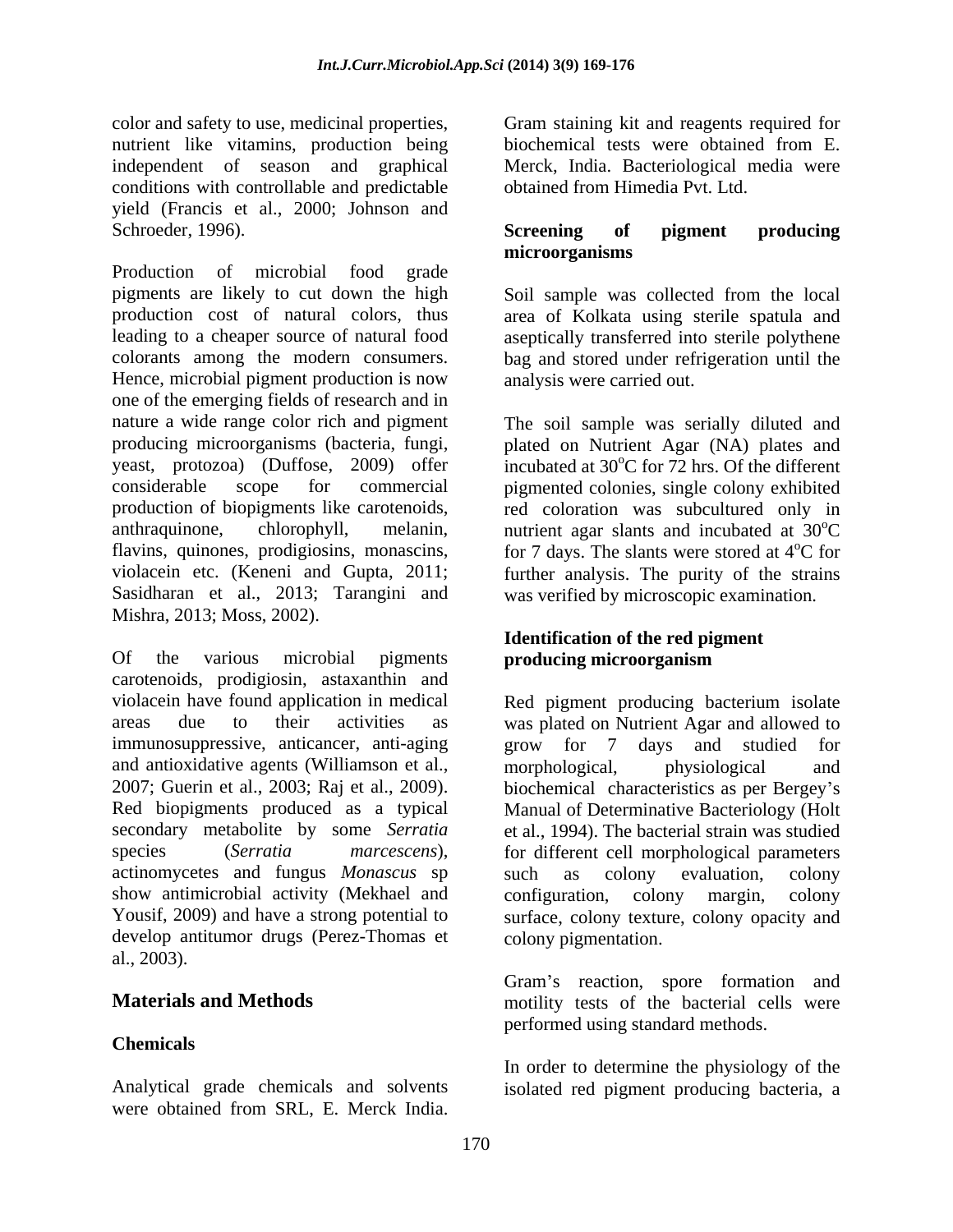series of biochemical tests were performed. organism was harvested by centrifuging at To determine the different enzymes such as 6,000 rpm for 10 mints. The supernatant was oxidase, catalase, arginine hydrolase, lysine decarboxylase and urease that the bacteria acidified ethanol (4% of 1M HCl in 96 ml may have, different tests were done. Urea broth was used to see if the isolated bacteria suspension was centrifuged at 6000 rpm for can degrade urea. The presence of 10 mins. The concentration of clear tryptophanase in the bacteria to degrade supernatant was determined by measuring tryptophan into indole was determined by using SIM medium. The nitrate broth was spectrophotometer (JASCO V-630). All the used to see if the bacterium has the ability to results shown in tables are average of reduce the nitrate to nitrite. Starch Agar Media and Nutrient Gelatin Agar were used to know if the isolate produced the enzymes **Optimization of growth conditions for red**  amylase and exoenzyme gelatinase **pigment production** respectively. The utilization of citrate as only carbon source was measured using To determine the optimum temperature for Simmons Citrate Agar slants. To detect the pigment production, the isolate was streaked conversion of pyruvic acid in acetoin, the Methyl Red (MR) test was used and to see incubated for 7 days at different the fermentation of glucose and its transformation to pyruvic acid, Voges- Proskauer (VP) test was performed. To determine the carbohydrate utilization, bacteria, tubes with Nutrient Broth at assays were performed with lactose, different pH ranging from 5-12. After maltose, mannitol, mannose, cellobiose and inoculation tubes were incubated for 7 days arabinose broths with phenol red as at 30<sup>o</sup>C. indicator.

Pure culture of bacterium from the NA slant adjusted with NaCl concentration with was transferred in pre-sterilized 100ml nutrient broth and incubated with shaking for 24 hr at  $30^{\circ}$ C. One percent of the above cell suspension was used as inoculums.

grown in 250 ml Erlenmeyer flasks

discarded and the pellet was resuspended in acidified ethanol (4% of 1M HCl in 96 ml ethanol). The mixture was vortexed and the the absorption under UV-VIS spectrophotometer (JASCO V-630). All the triplicate sets of experiments.

# **pigment production**

on Nutrient agar plates. Then the plates were incubated for 7 days at different temperatures ranging from  $4^{\circ}$ C to  $55^{\circ}$ C.

To determine the optimal pH for the at  $30^{\circ}$ C.

**Preparation of inoculums** bacteria can grow, 1% fresh culture of the To determine the range of NaCl that the isolate was incubated into Nutrient Broth different percentage from 1-8%.

# <sup>o</sup>C. One percent of the above **Antimicrobial activity of red pigment**

**Pigment production and extraction** the detection of antimicrobial activity of red The inoculums of the isolated strain were positive (*Staphylococcus aureus, Bacillus* containing 100 ml of nutrient broth. (*Escherichia coli, Pseudomonas spp)*. 24 hr Fermentation was carried out at  $30^{\circ}$ C for 7 broth culture of target strains were days under stationary condition. Extraction inoculated on solid Muller-Hinton agar of the pigment from the fermentation broth medium by spread plate method. 4 wells was done by solvent extraction method. The were made in each of the plates. These wellsWell diffusion assay method was used for pigment against different species of Gram *subtilis*) and Gram negative bacteria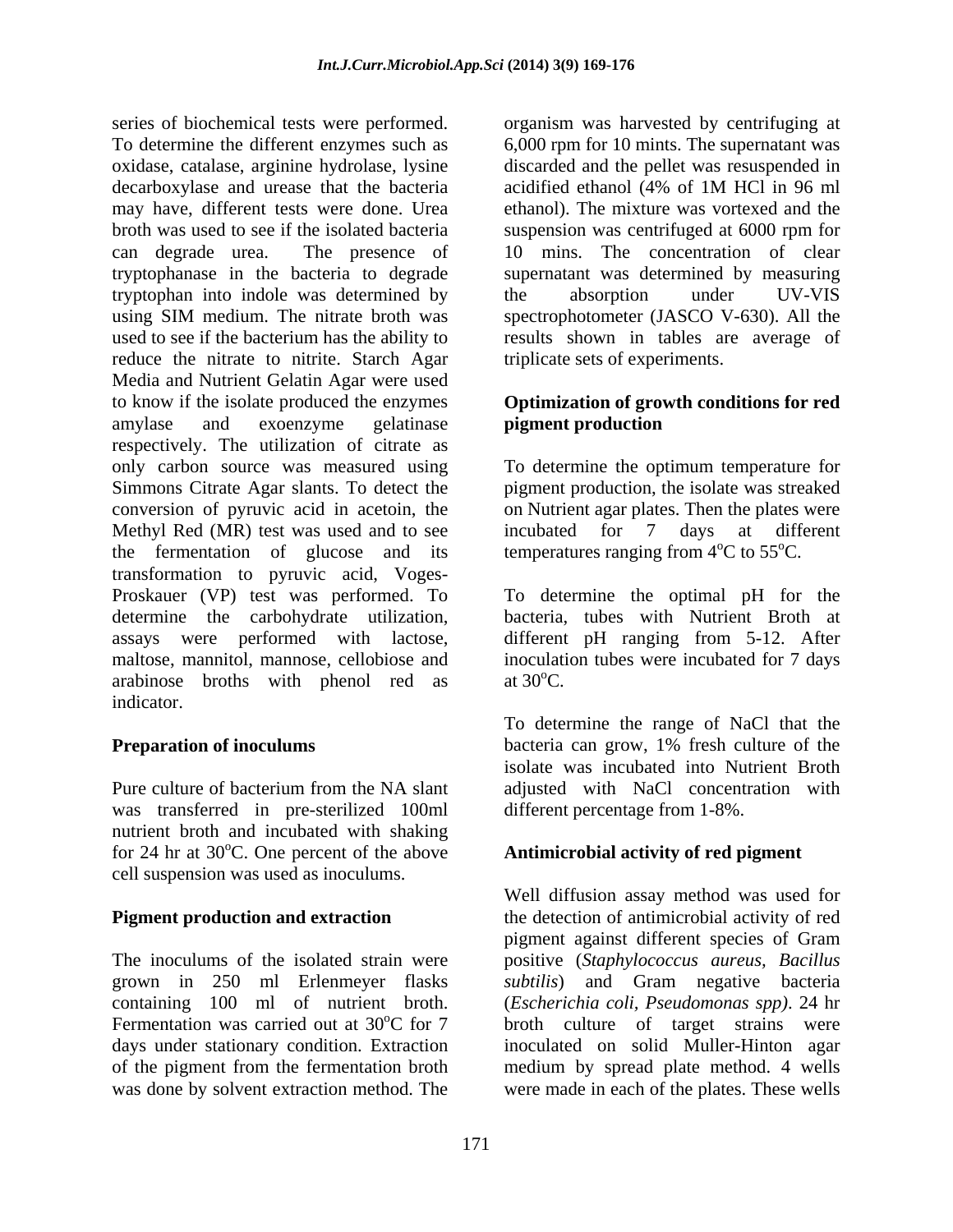were filled with different concentrations of with flat elevation and wavy margin (Table extracted red pigment. Target strain 1). inoculated plate with un-inoculated red inhibitions zones were visualized. The interval of the morphological, physiological and

Disk diffusion method described by distinguishing features are Shown in Table1. Andrews was followed to determine the The isolate was found rod shaped, spore sensitivity of the red pigment producing producing, non-motile and Gram positive organismto different antibiotics. Five bacteria. Results on various biochemical different antibiotics such as Penicillin, tests revealed that the red pigment producing Rifampin, Metrogyl, Amoxicillin and Tetracycline were collected and varying esculin, gelatin, casein. Though the concentrations (0.25-1 mg/ml) of all the bacterium expressed a positive catalase selected antibiotics were prepared in reaction, it showed a negative reaction for Nutrient Broth. The test inoculum was oxidase, urease, lysine decarboxylase and prepared by incubating the isolated culture into Nutrient Broth at 37°C for 12 hr and oC for 12 hr and 100 µl of it was inoculated to Muller-Hinton agar plates by spread plate method. 4 wells were made in each of the plates. These wells were filled with 100 µl of selected cereus. antibiotics each of different concentrations. Agar plates were then incubated for 24 hr at **Optimization of growth conditions for red**   $37^{\circ}$ C. The zone of inhibition was visualized. **pigment production** 

# **Isolation and identification of the red**

Out of different colonies isolated in Nutrient<br>
agar medium only one strain showed<br>
Showed<br>
Out and pigmentation gradually agar medium, only one strain showed luxurious growth and intense red color pigment production. Colony characteristics of the isolate was studied by picking up a single well isolated colony aseptically and transferred to selective medium to observe the growth pattern of isolates on Nutrient Agar medium. Colonies appeared off-white colored, irregular (large) in configuration

1).

pigment served as control. The plates were For detail characteristics of the red pigment incubated at  $37^{\circ}$ C for 24 hr and the producing organism, isolated strain was sent Antibiotic susceptibility test **Microbial** Technology Chandigarh for morphological, physiological and biochemical characterization to Institute of Microbial Technology Chandigarh (IMTECH), Chandigarh, India. Their bacteria was able to utilize/hydrolyse starch, gelatin, casein. Though arginine decarboxylase.

> Based on the results in the Table 1 the microorganism was identified as *Bacillus*  species and is closely relate to *Bacillus cereus.*

# **pigment production**

**Results and Discussion** Appearance of red pigment from *Bacillus* **pigment producing microorganism** spp. in nutrient broth was started after 72 hrs of incubation in the culture medium. Pigment production increased to a maximum after 6 days of incubation followed by decrease on day 7. In subsequent period both growth and pigmentation gradually decreased. Broth culture collected after 6 days were centrifuged to obtain the red colored cell pellet. The color was extracted by acidified ethanol and the extract was analyzed by scanning the absorbance with a UV-VIS spectrophotometer and peak was obtained at 740 nm.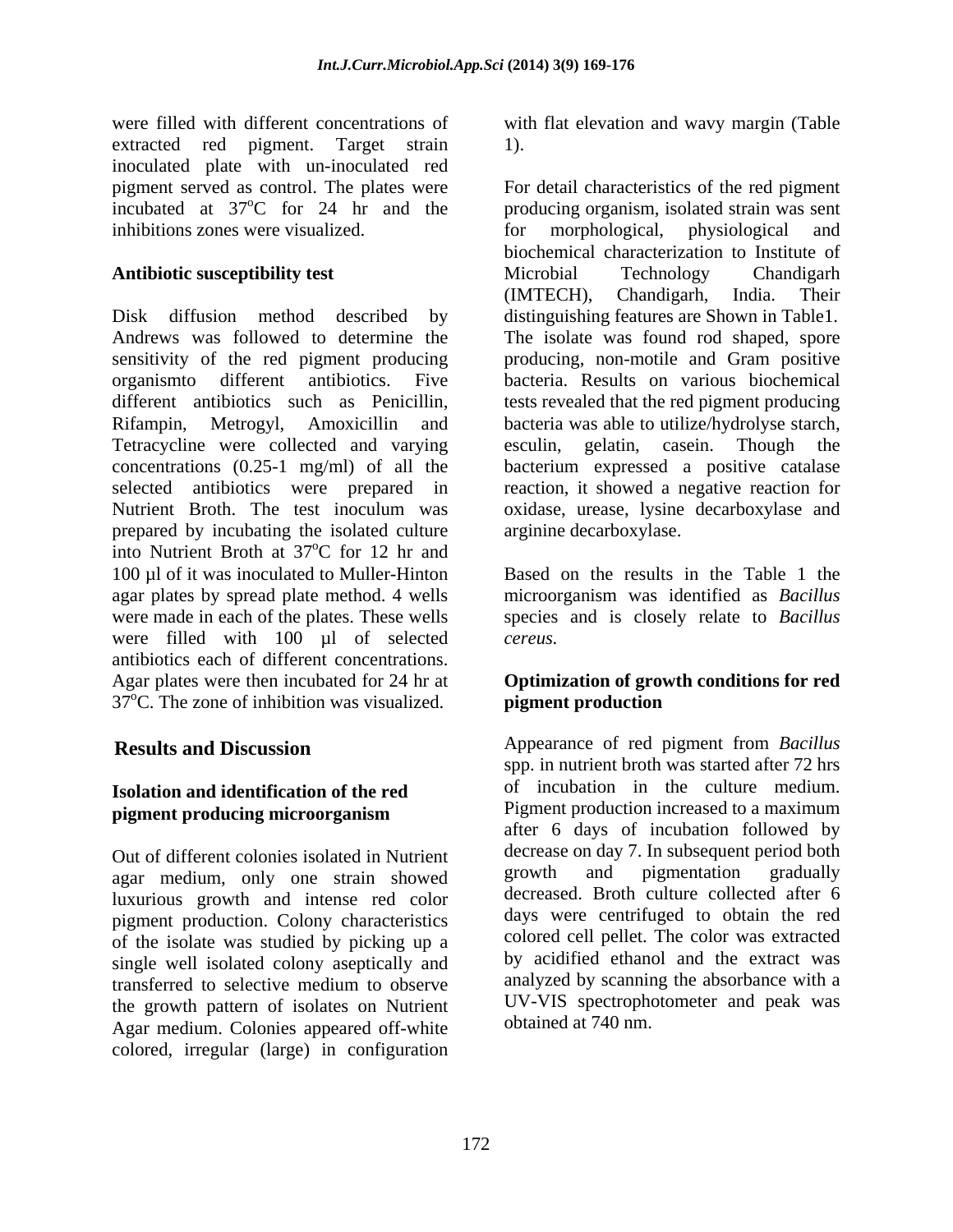**Table.1** Morphological, Physiological and Biochemical Characterization of the Red Pigment Producing Microorganism

 $\mathcal{L}_{\mathcal{A}}$ 

| <b>Colony Morphology</b>    |                   |
|-----------------------------|-------------------|
| Configuration               | Irregular (Large) |
| Margin<br>Elevation         | <b>Wavy</b>       |
|                             | Flat              |
| Surface                     | Mucoid            |
| Texture                     | Dry               |
| Pigment                     | Off-White         |
|                             | Opaque            |
| Opacity<br>Gram's reaction  | $+$               |
| Cell shape                  | Rod               |
|                             | $+$               |
| Spore(s)<br>Motility        |                   |
| <b>Biochemical Tests</b>    |                   |
| Oxidase                     |                   |
| Catalase                    |                   |
| MR                          |                   |
| VP                          |                   |
| Casein hydrolysis           |                   |
| Citrate                     |                   |
| Nitrate reduction           |                   |
| Indole                      |                   |
| Arginine Dihydrolase        |                   |
|                             |                   |
| Lysine decaroboxylase       |                   |
| Urease                      |                   |
| Gelatin hydrolysis          |                   |
| Starch hydrolysis           |                   |
| Esculin hydrolysis          | $+$               |
| <b>Acid Production from</b> |                   |
| Lactose                     |                   |
| Maltose                     |                   |
| Mannitol                    |                   |
| Mannose                     |                   |
| Cellobiose                  |                   |
| Arabinose                   |                   |

 $'$ +' sign stands for positive and  $'$ -' stands for negative result.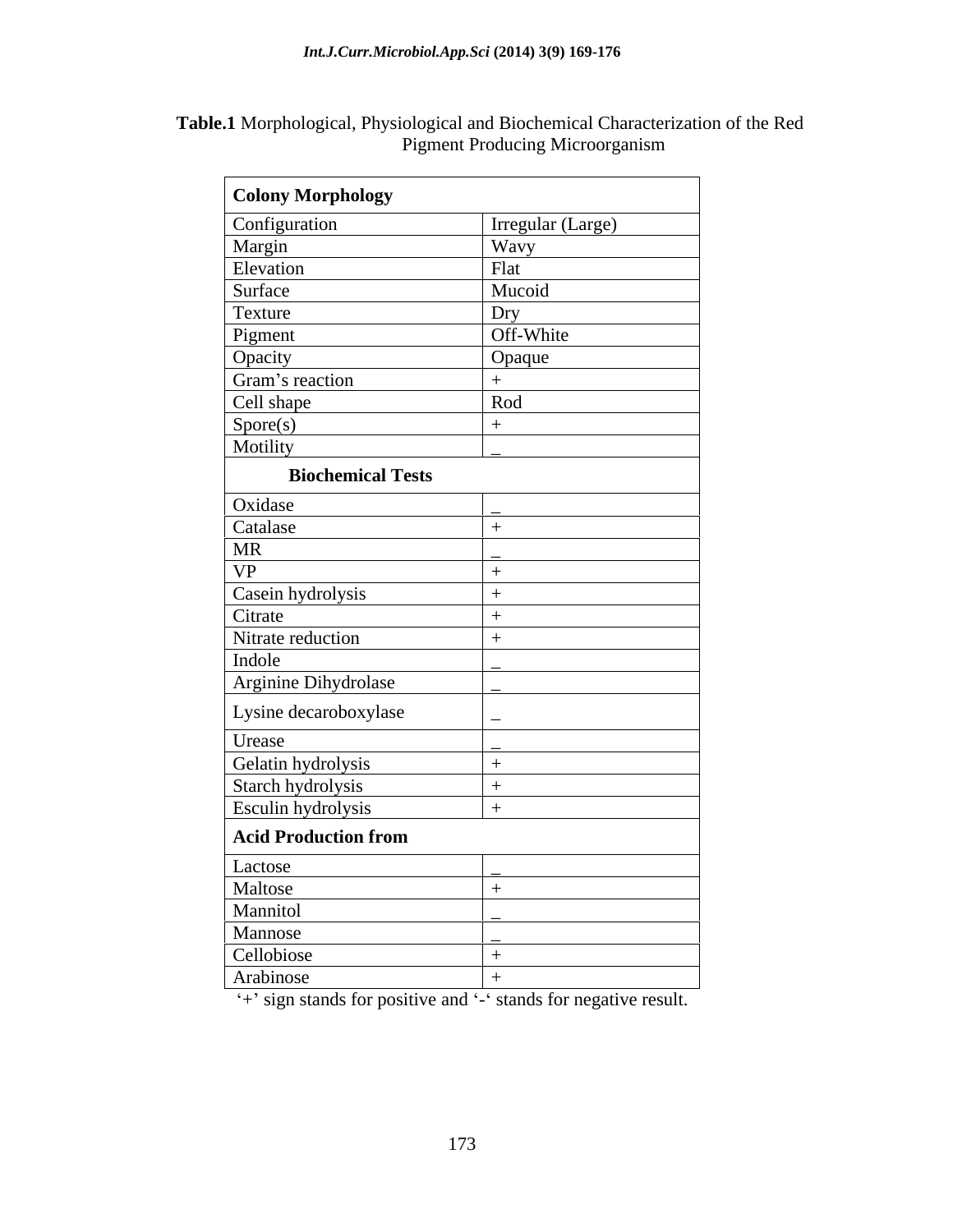| Parameter                         |     |     |         |                 | <b>Medium pH</b>                   |      |      |        |
|-----------------------------------|-----|-----|---------|-----------------|------------------------------------|------|------|--------|
|                                   | 5.0 | 6.0 | 7.0     | 8.0             | 9.0                                | 10.0 | 11.0 | 12.0   |
| Growth                            |     | $+$ | $+ + +$ | $++$            |                                    |      |      |        |
| Pigmentation $  +$                |     | $+$ | $+++$   | $++$            |                                    |      | $+$  |        |
|                                   |     |     |         |                 | <b>Incubation Temperature (°C)</b> |      |      |        |
|                                   |     |     | 25      | 30 <sup>2</sup> | 27                                 | 42   | 55   |        |
| Growth                            |     |     |         | $++$            | $++$                               | $+$  |      |        |
|                                   |     |     |         |                 |                                    |      |      |        |
| Pigmentation  -                   |     | $+$ | $+$     | $+++$           | $+ + +$                            | $+$  | . .  |        |
|                                   |     |     |         |                 | NaCl $(%$                          |      |      |        |
|                                   |     |     |         |                 |                                    |      |      |        |
|                                   |     |     |         |                 |                                    |      |      |        |
| Growth                            |     |     |         |                 |                                    |      |      |        |
| $\left $ Pigmentation $\right $ + |     | $+$ |         |                 |                                    |      |      | $\sim$ |

### **Table.2** Effect of medium pH, incubation temperature and NaCl on growth and pigmentation by the isolated *Bacillus* sp.

 $\frac{1}{2}$  or  $\div$  sign stands for no or Positive visual growth and pigmentation. Number of + signs stands for relative extent of visual growth and pigmentation.

| <b>Test Organisms</b>    | <b>Gram Character</b> | Growth of test organisms |
|--------------------------|-----------------------|--------------------------|
| Escherichia coli         | Negative              | Inhibited                |
| <b>Bacillus</b> subtilis | Negative              | Inhibited                |
| Staphylococcus aureus    | Positive              | Inhibited                |
| Pseudomonas spp.         | Negative              | Inhibited                |

**Table.3** Antibacterial activity of the isolated bacterial strain

pigment production was at pH 7. Like pH, temperature is an important factor in

From the experimental results (Table 2) it isolated *Bacillus* sp was able to grow was observed that growth and pigment within  $15^{\circ}$ C-42 $^{\circ}$ C and the optimum production of the isolated *Bacillus* sp temperature for maximum growth and occurred within the pH range from 5-12 pigmentation efficiency was observed at and the optimum pH value for intense  $30^{\circ}$ C-37<sup>o</sup>C. No growth and pigment bacterial growth. In the present study the *Bacillus* sp showed its ability to grow and $\mathrm{^{\circ}C}\text{-}42\mathrm{^{\circ}C}$  and the optimum production were observed at  $4^{\circ}$ C and at  $\rm{^{\circ}C}$  and at 55°C. Table 2 revealed that isolated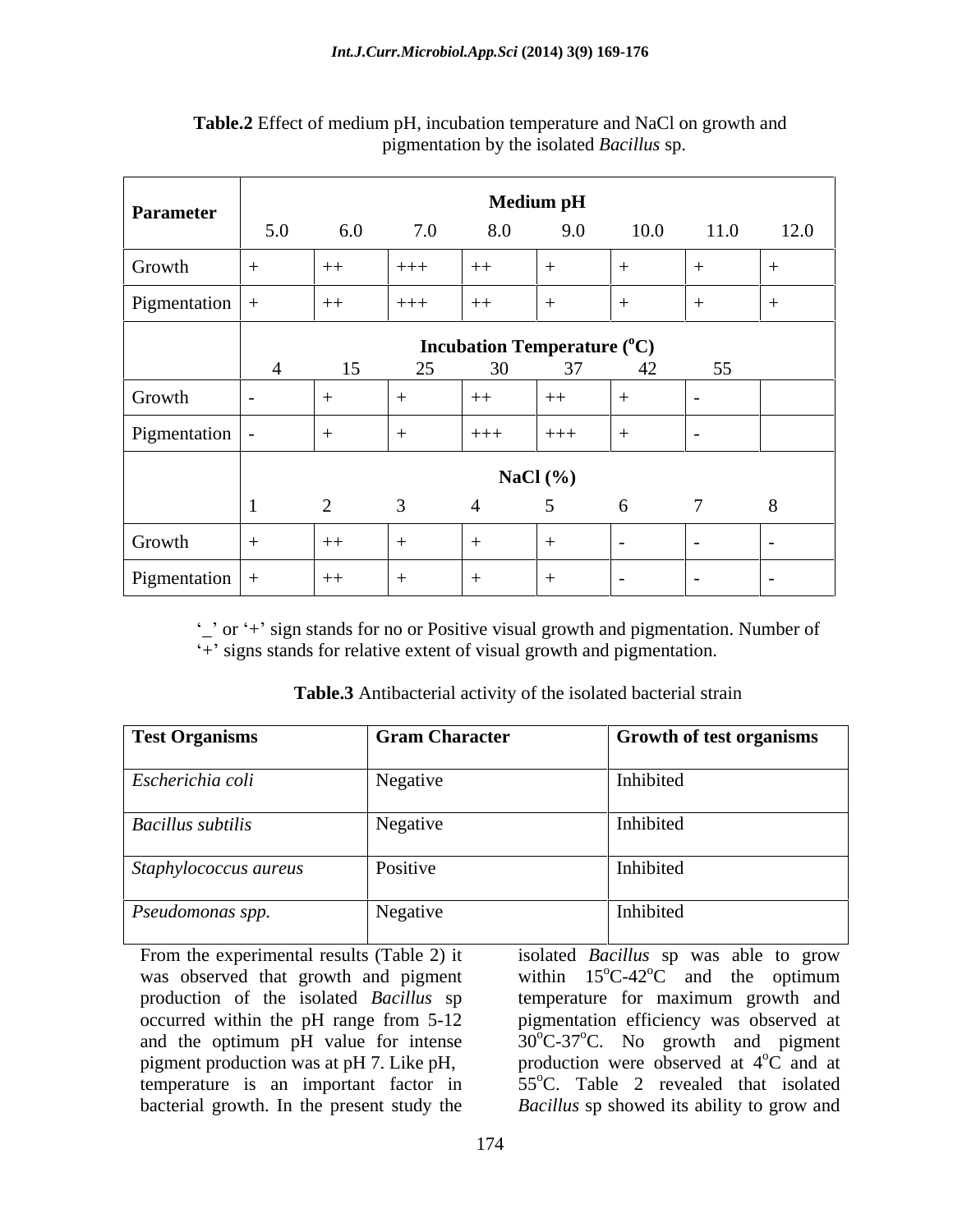produce red pigment in the range of 1- different parameters and optimum growth 8.0% NaCl concentration but optimum and pigment production was observed at growth and pigmentation was observed at  $30-37\degree C$  and pH 7. The red pigment only lower salt concentration (1-5%). exhibited antimicrobial activity against Higher concentration than this exhibited some indicator pathogens and the isolated inhibitory influence on both the growth and pigment production by *Bacillus* sp.

## **Antimicrobial activity of red pigment**

Table 3 represents the antimicrobial activities exhibited by *Bacillus* sp. which indicates that the red pigment extracted<br>
from the isolated Basillus on were able to<br>
Shibpur) Howrah, West Bengal for from the isolated *Bacillus* sp. were able to inhibit the growth of all the test microorganisms. This experiment clearly indicates that the inhibitory metabolites<br>
References produced by isolated *Bacillus* species were extracellular and diffusible.

Results concerning the sensitivity of the isolated *Bacillus* species to different antibiotics are shown in Table 4 which reveals that isolate was resistant to all the five selected antibiotics including *Monuscus River*. J. Pool Sci. 36. amoxicillin indicating that antibiotics will not affect the growth of the isolated<br>198-203. *Bacillus* sp. 2003.<br>*Bacillus* sp. 2003.

Based upon morphological, physiological and biochemical studies, the red<br> $\frac{1}{N}$  application for Human Health and pigmented bacterial strain was identified<br>210-216 as a novel strain of *Bacillus* species. The red pigment produced as a typical secondary metabolite by bacteria such as *Serratia marcescens* (Keneni and Gupta, 2009; Raj D. N. et al., 2009; Mekhael and Yousif, 2009), by filamentous fungus *Monascus* sp (Hamano et al., 2005) was reported but very few literature review was found on the production and extraction of red pigment from *Bacillus* sp  $\frac{1}{2}$  isolated from soil.  $\frac{1}{2}$  isolated from soil.

pigment production is influenced by

and pigment production was observed at strain was resistant to different antibiotics.

# **Acknowledgement**

Authors are thankful to Indian Institute of Institute of Engineering, Science and Technology, Shibpur, (Formerly Bengal Engineering and Science University, Shibpur), Howrah, West Bengal providing facilities and financial support for the completion of this research work.

# **References**

- Duffose, L., 2009. Pigments, Microbial, Encyclopedia Microbiol*.* 4: 457-471.
- Fabre, C. E., G.Goma and Blanc, P. J. 1993. Production and Food Applications of the red pigments of *Monascus ruber*. J. Food Sci. 58.
- Francis, F. J., 2000. Carotenoids as Food Colorants, Cereal Food World, 45: 198-203.
- Guerin, M., E. H. Mark and Olaizola, M. 2003. Haematococcus Astaxanthin: application for Human Health and Nutrition. Trends in Biotechnol. 21: 210-216.
- Hamano, P. S., S. F. B. Orozco and Kilikian, B. V. 2005. Concentration Determination of Extracellular and Intracellular Red Pigments Produced by *Monascus* sp. Brazilian Archives of Biology and Techno*.* 48: 43-49.
- Holt J., N. Krieg, P. Stanely and William, R. 1994. *Enterobacteriaceae* In: Bergey's manual of Determinative Bacteriology  $9<sup>th</sup>$  Ed. Baltimore: <sup>th</sup> Ed. Baltimore; Williams and Walk in Co. 87-175.
- The present study revealed that the red<br>  $V$ . 1996. Microbial Carotenoids. Johnson, E. A. and Schroeder, W.1996.Microbial